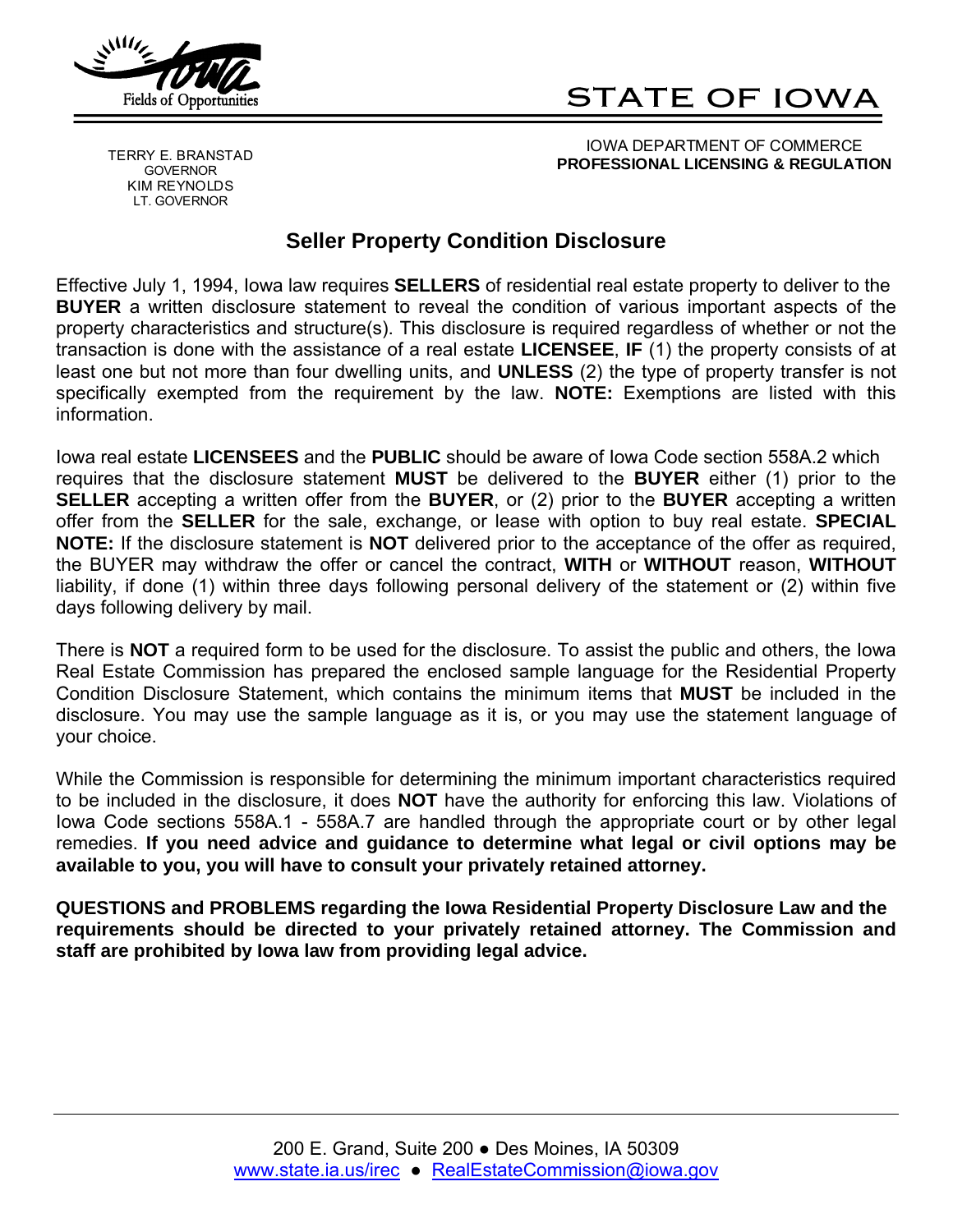#### IOWA RESIDENTIAL PROPERTY DISCLOSURE

Iowa Code section 558A.1(4) Definitions. The disclosure is only required on the transfer of residential property, and only if the property includes at least one but not more than four dwelling units. The following transfers are specifically excluded from the disclosure requirements of Iowa law:

- 1. Transfers pursuant to court order including, but not limited to transfers under chapter 633, the execution of judgment, foreclosure of real estate mortgage pursuant to chapter 654, transfer by a trustee in bankruptcy, transfers by eminent domain, and transfers resulting from a decree for specific performance.
- 2. A transfer to a mortgagee by a mortgagor or successor in interest who is in default, or a transfer by a mortgagee who has acquired the real property at a sale conducted pursuant to a foreclosure sale, chapter 654, a transfer back to a mortgagor exercising a right of first refusal pursuant to section 654.16A, a nonjudicial voluntary foreclosure procedure under section 654.18 or a deed in lieu of foreclosure under section 654.19.
- 3. Transfer by a fiduciary in the course of the administration of a decedent's estate, guardianship, conservatorship, or trust.
- 4. Transfer between joint tenants or tenants in common.
- 5. Transfers made to a spouse, or to a person or persons in the lineal line of consanguinity of the person making the transfer.
- 6. Transfer between spouses resulting from a decree of dissolution of marriage, a decree of legal separation, or a property settlement which is incidental to the decree, including a decree ordered pursuant to chapter 598.
- 7. A transfer to or from the state, a political subdivision of the state, another state, or the United States.
- 8. A transfer by quitclaim deed.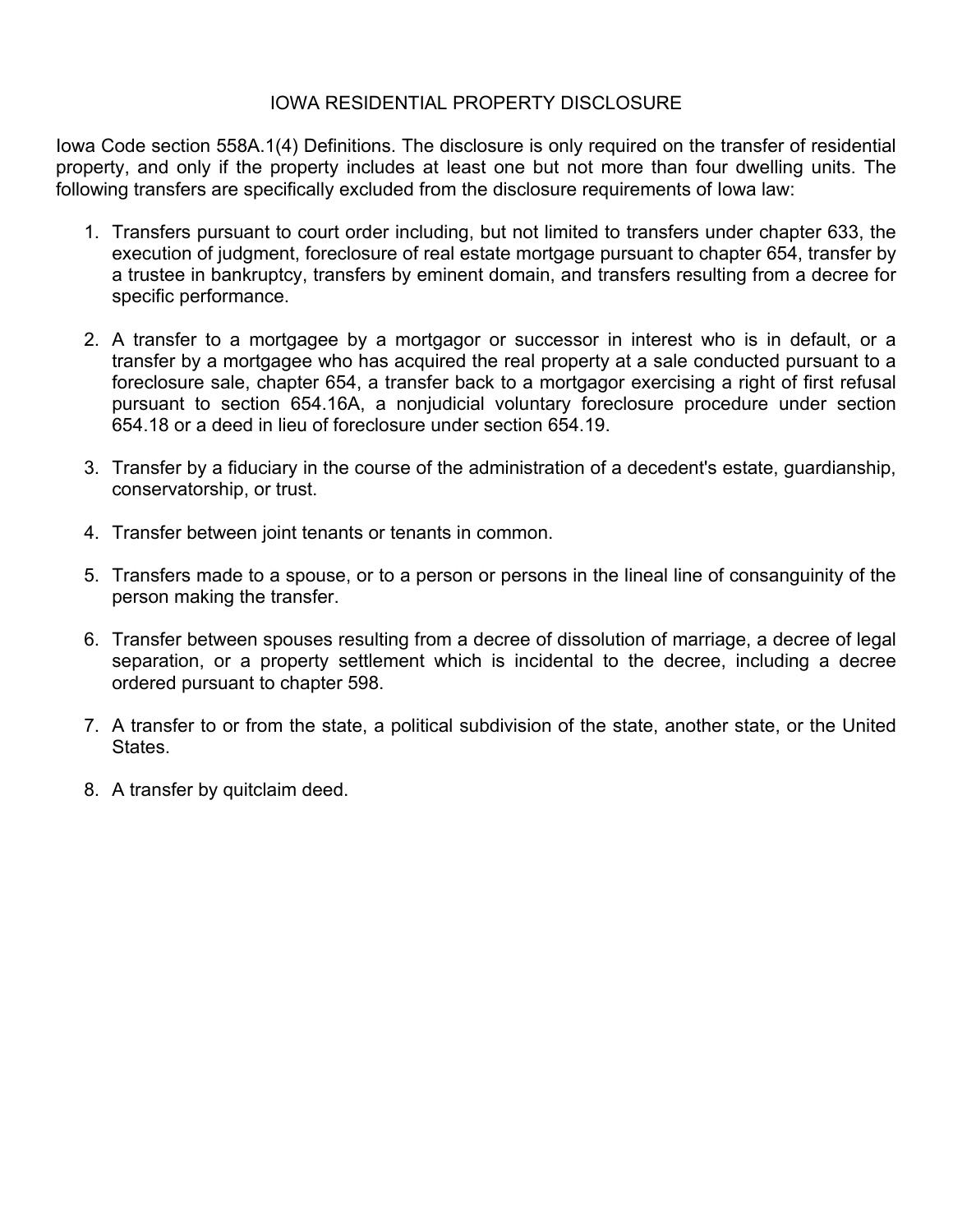#### **IOWA REAL ESTATE COMMISSION 200 E. GRAND, SUITE 350 DES MOINES, IA 50309 ADMINISTRATIVE RULES PROPERTY CONDITION DISCLOSURE**

**193E—14.1(543B) Property condition disclosure requirement.** The requirements of this chapter shall apply to transfers of real estate subject to Iowa Code chapter 558A. For purposes of this chapter, "transfer" means the transfer or conveyance of real estate by sale, exchange, real estate contract, or any other method by which real estate and improvements are purchased, including rental or lease agreements which contain any option to purchase, if the property includes at least one but no more than four dwelling units unless the transfer is exempted by Iowa Code section 558A.1(4).

 **14.1(1)** Additional disclosure. Nothing in this rule is intended to prevent any additional disclosure or to relieve the parties or agents in the transaction from making any disclosure otherwise required by law or contract.

 **14.1(2)** Licensee responsibilities to seller. At the time a licensee obtains a listing, the listing licensee shall obtain a completed disclosure signed and dated by each seller represented by the licensee.

a. A licensee representing a seller shall deliver the executed statement to a potential buyer, a potential buyer's agent, or any other third party who may be representing a potential buyer, prior to the seller's making a written offer to sell or the seller's accepting a written offer to buy.

b. The licensee representing a seller shall attempt to obtain the buyer's signature and date of signature on the statement and shall provide the seller and the buyer with fully executed copies of the disclosure and maintain a copy of the written acknowledgment in the transaction file. If the licensee is unable to obtain the buyer's signature, the licensee shall obtain other documentation establishing delivery of the disclosure and maintain the written documentation in the transaction file.

c. If the transaction closes, the listing broker shall maintain the completed disclosure statement for a minimum of five years.

d. The executed disclosure statement shall be delivered to the buyer(s) by either personal delivery or by certified or registered mail. If there is more than one buyer, any one buyer may accept delivery of the executed statement.

 **14.1(3)** Licensee responsibilities to buyer. A licensee representing a buyer in a transfer shall notify the buyer of the seller's obligation to deliver the property disclosure statement.

a. If the disclosure statement is not delivered when required, the licensee shall notify the buyer that the buyer may revoke or withdraw the offer.

b. If a buyer elects to revoke or withdraw the offer, the licensee shall obtain a written revocation or withdrawal from the buyer and shall deliver the revocation or withdrawal to the seller within three days following personal delivery or five days following delivery of the disclosure by mail to the buyer.

c. Following revocation or withdrawal of the offer, any earnest money deposit shall be promptly returned without liability pursuant to Iowa Code chapter 558A and rule 193E— 13.4(543B).

 **14.1(4)** Inclusion of written reports. A written report or opinion prepared by a person qualified to render the report or opinion may be included in a disclosure statement. A report may be prepared by, but not limited to, the following persons provided that the content of the report or opinion is within the specified area of expertise of the provider: a land surveyor licensed pursuant to Iowa Code chapter 542B; a geologist; a structural pest control operator licensed pursuant to Iowa Code section 206.6; or a qualified building contractor.

a. The seller must identify the required disclosure items which are to be satisfied by the report.

b. If the report is prepared for the specific purpose of satisfying the disclosure requirement, the preparer of the report shall specifically identify the items of the disclosure which the report is intended to satisfy.

c*.* A licensee representing a seller shall provide the seller with information on the proper use of reports if reports are used as part of the disclosure statement.

 **14.1(5)** Amended disclosure statement. A licensee's obligations with respect to any amended disclosure statement are the same as the licensee's obligations with respect to the original disclosure statement. A disclosure statement must be amended if information disclosed is or becomes inaccurate or misleading or is supplemented unless one of the following exceptions applies:

a. The information disclosed in conformance with Iowa Code chapter 558A is subsequently rendered inaccurate as a result of an act, occurrence, or agreement subsequent to the delivery of the disclosure statement.

b. The information disclosed is based on information of a public agency, including the state, a political subdivision of the state, or the United States.

 **14.1(6)** Minimum disclosure statement contents for all transfers. All property disclosure statements, whether or not a licensee assists in the transaction, shall contain at a minimum the information required by the following sample statement. No particular language is required in the disclosure statement provided that the required disclosure items are included and the disclosure complies with Iowa Code chapter 558A. To assist real estate licensees and the public, the commission recommends use of the following sample language: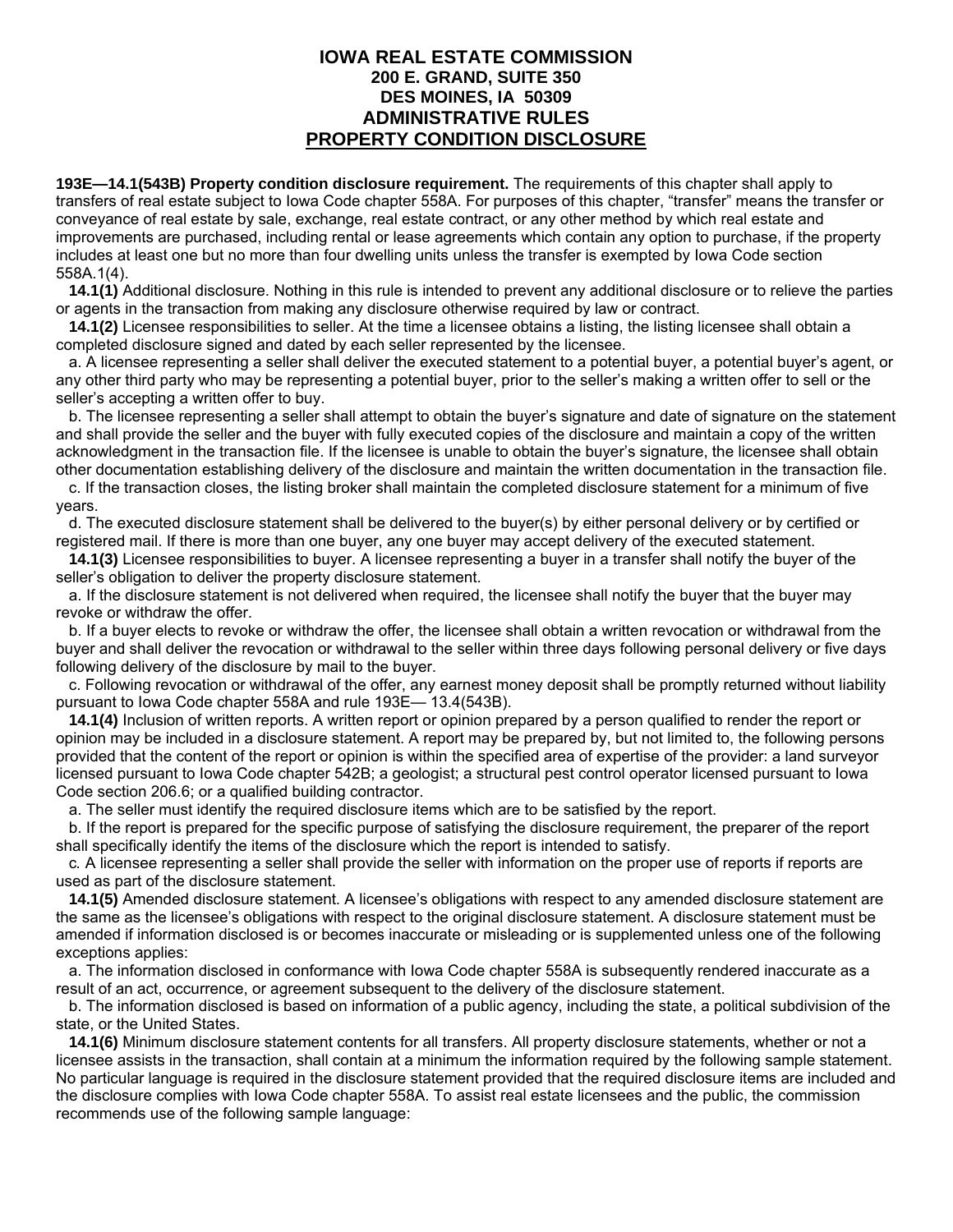Property address:

### *PURPOSE:*

Use this statement to disclose information as required by Iowa Code chapter 558A. This law requires certain sellers of residential property that includes at least one and no more than four dwelling units to disclose information about the property to be sold. The following disclosures are made by the seller(s) and not by any agent acting on behalf of the seller(s).

#### *INSTRUCTIONS TO SELLER(S):*

1. Seller(s) must complete this statement. Respond to all questions, or attach reports allowed by Iowa Code section 558A.4(2);

2. Disclose all known conditions materially affecting this property;

3. If an item does not apply to this property, indicate that it is not applicable **(N/A)**;

4. Please provide information in good faith and make a reasonable effort to ascertain the required information. If the required information is **unknown** or is **unavailable** following a reasonable effort, use an **approximation** of the information, or indicate that the information is **unknown (UNK)**. All **approximations** must be identified as **approximations (AP)**;

5. Additional pages may be attached as needed;

6. Keep a copy of this statement with your other important papers.

| 1. Basement/Foundation: Any known water or other problems? | $Yes \Box No \Box$ |
|------------------------------------------------------------|--------------------|
| 2. Roof: Any known problems?                               | $Yes \Box No \Box$ |
| Any known repairs?                                         | $Yes \Box No \Box$ |
| If yes, date of repairs/replacement: $\frac{1}{\sqrt{2}}$  |                    |
| 3. Well and Pump: Any known problems?                      | $Yes \Box No \Box$ |
| Any known repairs?                                         | $Yes \Box No \Box$ |
| If yes, date of repairs/replacement: $\frac{1}{\sqrt{2}}$  |                    |
| Any known water tests?                                     | $Yes \Box No \Box$ |
| If yes, date of last report: $\frac{1}{\sqrt{2}}$          |                    |
|                                                            |                    |
| 4. Septic Tanks/Drain Fields: Any known problems?          | $Yes \Box No \Box$ |
|                                                            |                    |
| Date tank last cleaned: $\frac{1}{\sqrt{2}}$               |                    |
| 5. Sewer System: Any known problems?                       | $Yes \Box No \Box$ |
| Any known repairs?                                         | $Yes \Box No \Box$ |
| If yes, date of repairs/replacement: $\frac{1}{\sqrt{2}}$  |                    |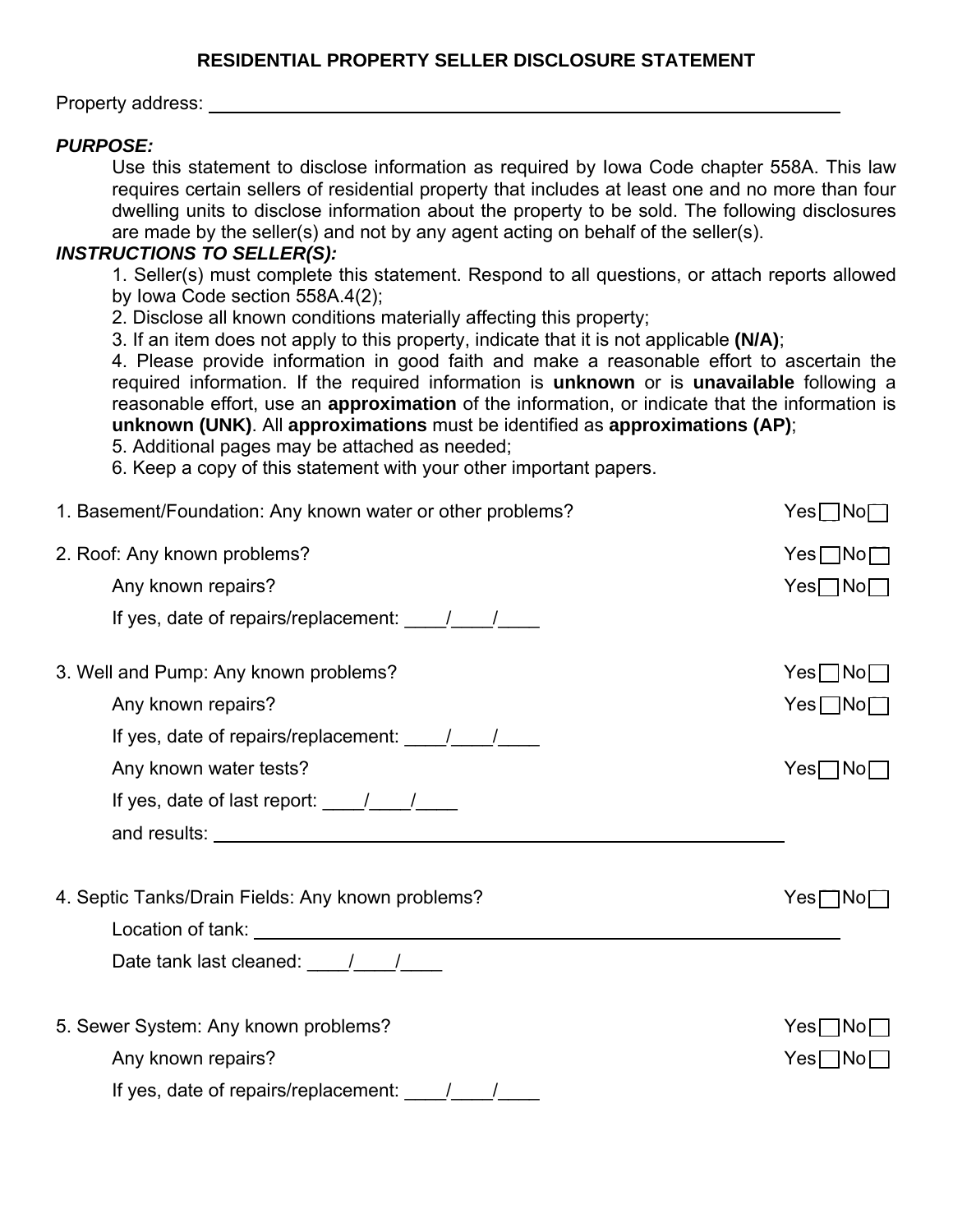| 6. Heating System(s): Any known problems?<br>Any known repairs?                                                                                                                                                                     | $Yes \Box No \Box$<br>$Yes \Box No \Box$ |
|-------------------------------------------------------------------------------------------------------------------------------------------------------------------------------------------------------------------------------------|------------------------------------------|
|                                                                                                                                                                                                                                     |                                          |
| 7. Central Cooling System(s): Any known problems?                                                                                                                                                                                   | $Yes \Box No \Box$                       |
| Any known repairs?                                                                                                                                                                                                                  | $Yes \Box No \Box$                       |
|                                                                                                                                                                                                                                     |                                          |
| 8. Plumbing System(s): Any known problems?                                                                                                                                                                                          | $Yes \Box No \Box$                       |
| Any known repairs?                                                                                                                                                                                                                  | $Yes \Box No \Box$                       |
|                                                                                                                                                                                                                                     |                                          |
| 9. Electrical System(s): Any known problems?                                                                                                                                                                                        | $Yes \Box No \Box$                       |
| Any known repairs?                                                                                                                                                                                                                  | $Yes \Box No \Box$                       |
| If yes, date of repairs/replacement: $\frac{1}{\sqrt{2}}$                                                                                                                                                                           |                                          |
| 10. Pest Infestation (e.g., termites, carpenter ants): Any known problems?                                                                                                                                                          | $Yes \Box No \Box$                       |
| If yes, date(s) of treatment: $\frac{1}{\sqrt{2}}$                                                                                                                                                                                  |                                          |
| Any known structural damage?                                                                                                                                                                                                        | $Yes \Box No \Box$                       |
|                                                                                                                                                                                                                                     |                                          |
| 11. Asbestos: Any known to be present in the structure?                                                                                                                                                                             | Yes∏No∏                                  |
| If yes, explain: <u>contract the contract of year</u> and year and year and year and year and year and year and year and year and year and year and year and year and year and year and year and year and year and year and year an |                                          |
| 12. Radon: Any known tests for the presence of radon gas?                                                                                                                                                                           | $Yes \Box No \Box$                       |
|                                                                                                                                                                                                                                     |                                          |
|                                                                                                                                                                                                                                     |                                          |
| 13. Lead-Based Paint: Any known to be present in the structure?                                                                                                                                                                     | $Yes \Box No \Box$                       |
| 14. Flood Plain: Do you know if the property is located in a flood plain?                                                                                                                                                           | $Yes \Box No \Box$                       |
| If yes, what is the flood plain designation? ___________________________________                                                                                                                                                    |                                          |
| 15. Zoning: Do you know the zoning classification of the property?                                                                                                                                                                  | $Yes \Box No \Box$                       |
|                                                                                                                                                                                                                                     |                                          |